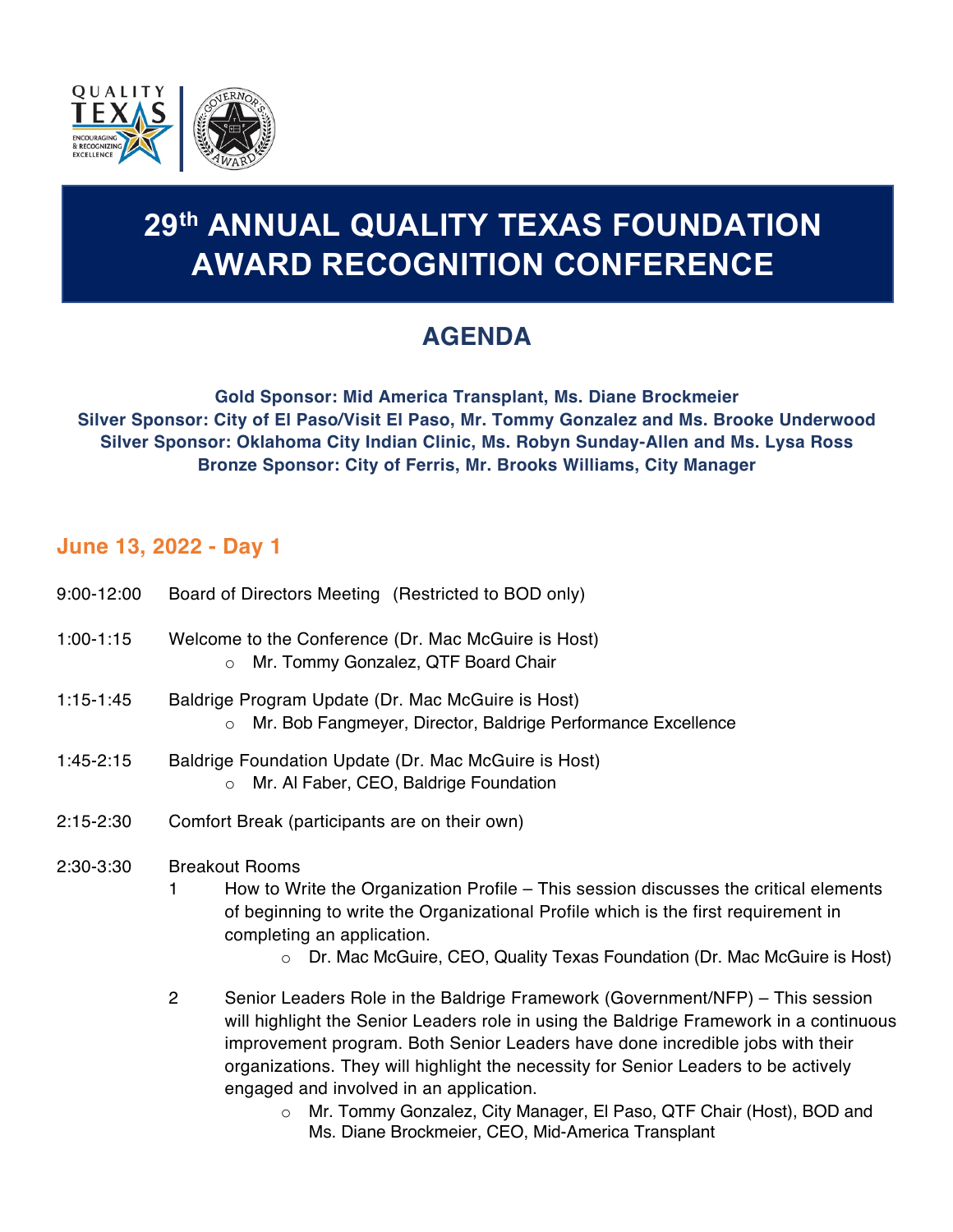- 3 Senior Leaders Role in Baldrige Framework (Healthcare) This session will highlight the Senior Leaders role in using the Baldrige Framework in a continuous improvement program. They will highlight the necessity for Senior Leaders to be actively engaged and involved in an application.
	- o Ms. Elizabeth Youngblood, SVP and COO, Texas Division, St. Luke's Health, QTF Award Recipient (Host), QTF BOD and Mr. Jim Parisi, St. Luke's Health - The Woodlands Hospital, QTF BOD
- 4 NFP Smaller Applications and Baldrige Framework NFPs can benefit greatly from answering the questions in the Baldrige Framework. Both speakers will address some of their issues with helping NFPs use the Framework to continuously improve.
	- o Mr. Hugh Brown, Chair of Wilco NFPS (Host) and Mr. Bob Novello, Executive Director (WILCO NFPs)
- 3:30-3:45 Comfort Break/Networking Online This is a time to stay online and talk to other or take a comfort break or do both. There is no structure for this session. (Dr. Mac McGuire is Host)
- 3:45-4:00 Presentation of 2020 Awards and Recognition
	- o Mr. Tommy Gonzalez, QTF BOD Chair and Mr. Kevin Lyons, QTF Vice Chair (Dr. Mac McGuire is Host). At this time, QTF will briefly acknowledge the Recipients.

### **Governor's Award Level**

City of El Paso (2nd Award) Peterson Health Radiation Detection Company

#### **Achievement Level**

Texas Rehabilitation Hospital Shop LC

#### **Progress Level**

St. Luke's Health – The Woodlands Hospital El Paso County Hospital District Huitt-Zollars, Inc. Northeast Lakeview College Santanna Energy Services

#### **Commitment Level**

Logan University Wise Health System Sistema De Salud Menonita

# **Engagement Level**

None

#### **Pioneer Level**

Business Designs Dannenbaum Engineering Company So El Paso Veolia's Texas Baptist Children's Home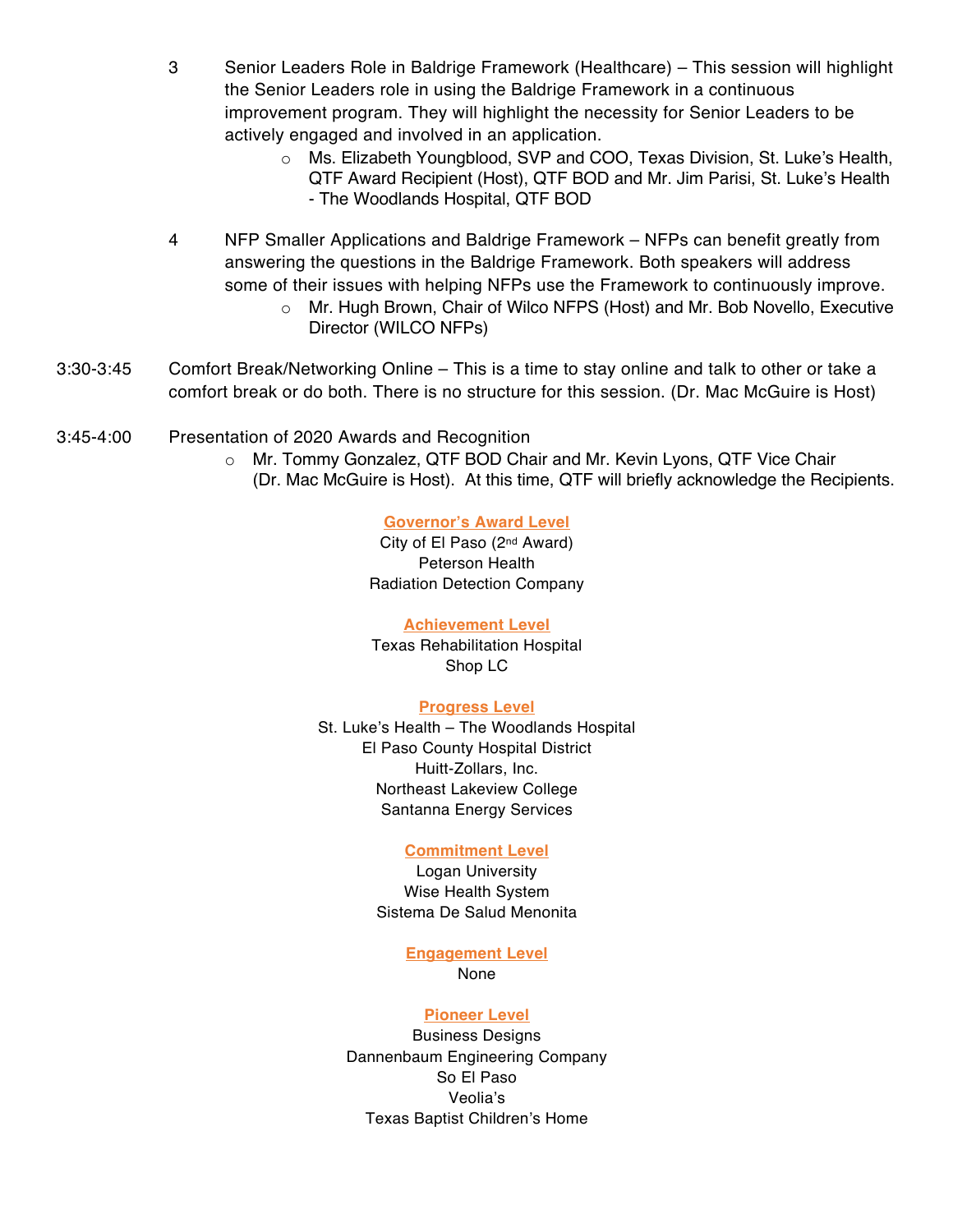None

4:00-4:15 Presentation of 2021 Awards and Recognition

o Mr. Tommy Gonzalez/Mr. Kevin Lyons (Dr. Mac McGuire is Host). At this time, QTF will briefly acknowledge the Recipients.

#### **Governor's Award Level**  None

#### **Achievement Level**

El Paso County Hospital District Radiation Detection Company Texas Rehabilitation Hospital – Ft. Worth West Community Credit Union Workforce Solutions for North Central Texas

# **Progress Level**

City of Pharr

**Commitment Level** None

**Engagement Level** None

## **Pioneer Level**

Ascension Health Williamson Hospital Financial Services Center, Department of Veteran Affairs, Austin

**Communities of Excellence**

None

- 4:15-4:30 Presentation of 2022 Awards and Recognition
	- o Mr. Tommy Gonzalez/Mr. Kevin Lyons (Dr. Mac McGuire is Host). At this time, QTF will briefly acknowledge the Recipients.

# **Governor's Award Level**

City of Pharr Natchitoches Regional Medical Center (NRMC) (2<sup>nd</sup> Award)

# **Achievement Level**

St. Luke's Health – The Woodlands Hospital Oklahoma City Indian Clinic (OKCIC) St. Philip's College (previous Award Recipient)

# **Progress Level**

Wise Health System

# **Commitment Level**

Missouri Department of Conservation El Paso County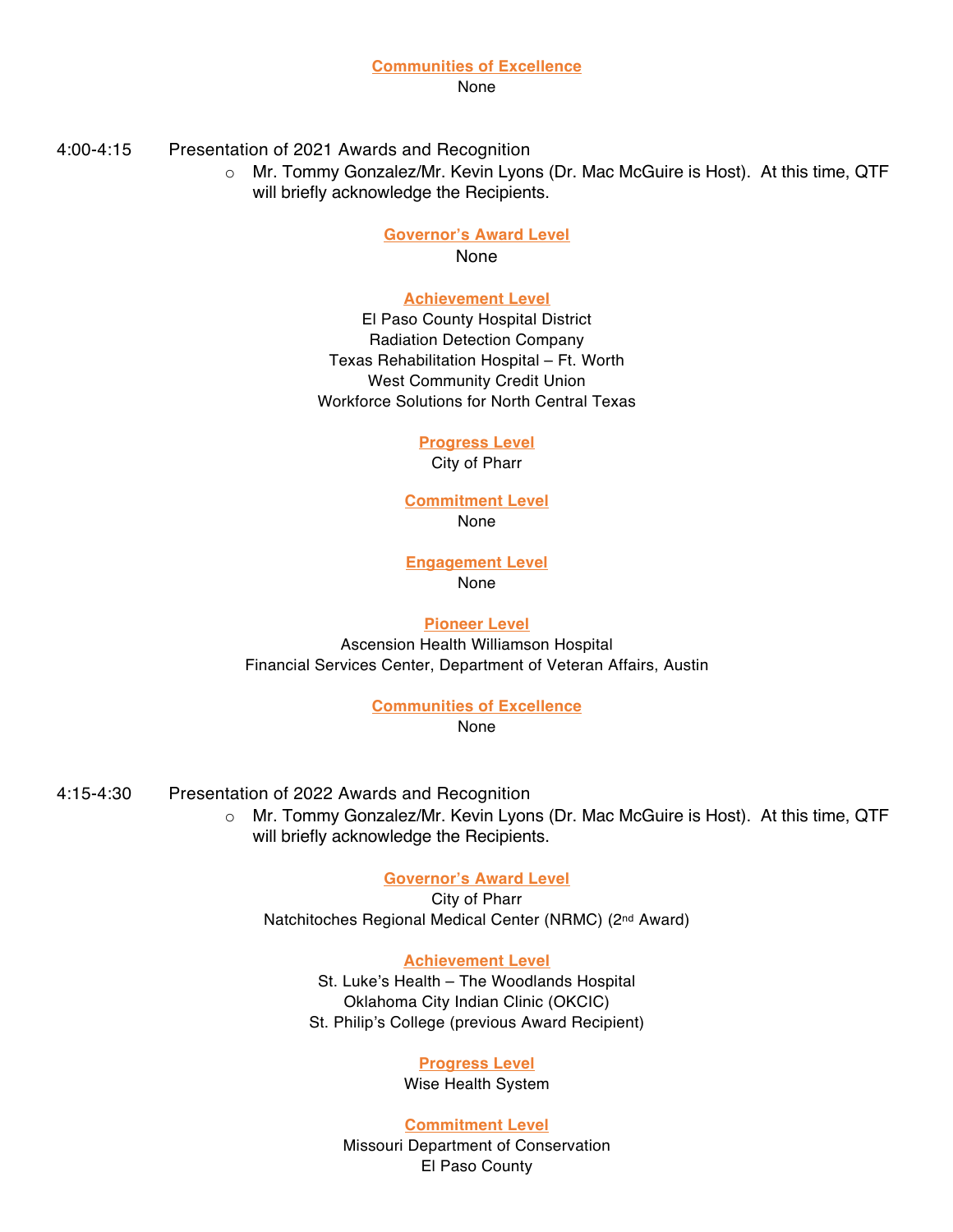#### **Engagement Level**

Division of Academic Affairs, Logan University

#### **Pioneer Level**

City of Sunnyvale The Williamson County Institute for Excellence in Nonprofits

# **Communities of Excellence**

None

- 4:30-5:15 Recognition of New Fellows, New Continuous Improvement Certificate recipients, and State of Quality Texas Foundation – This session is open to all as we recognize those individuals who have served QTF faithfully for ten years or more and have been nominated for this distinction.
	- o Mr. Tommy Gonzalez; Mr. Kevin Lyons; Mr. Jason Peach; Mr. Kirk Kriegel and
		- Dr. Mac McGuire (Dr. Mac McGuire is Host)
			- o 2020 Fellows
				- Lauri Crockett
				- Keith Simpson
			- o 2021 Fellows
				- Mary Onak
				- § Diana Pollard
			- o 2022 Fellows
				- Clifton Conner
				- § Kirk Kriegel
				- Dr. Paul Machen
				- § Santos Marino
				- **•** Gary Utrup
- 5:15-6:15 Fellows Meeting (restricted to Fellows) The Fellows meeting will discuss issues concerning QTF and what the Fellows may be able to do to assist the Foundation.
	- o Dr. Linda Angel Fellows Representative (Host)
- 6:15-7:15 Judges Meeting (restricted to Panel of Judges) The Judge meeting will discuss issues pertaining to them and the status of next year's evaluations.
	- o Dr. Paul Machen, outgoing Lead Judge (Host) and Mr. Keith Simpson, incoming Lead Judge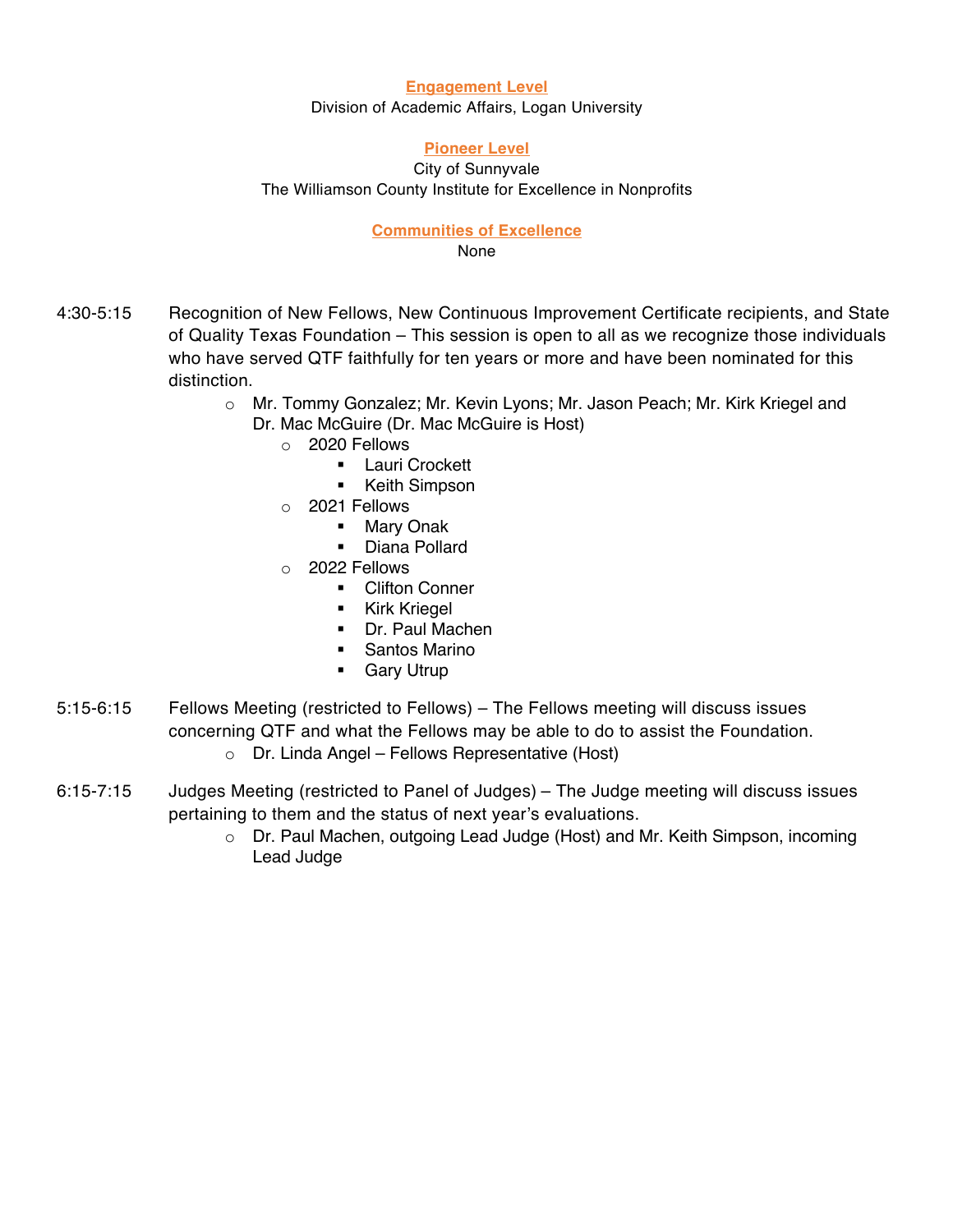# **June 14, 2022 - Day 2**

- 8:00-8:15 Welcome and Opening Session
	- o Mr. Tommy Gonzalez, QTF Chair, BOD (Dr. Mac McGuire is Host)
- 8:15-9:15 Keynote Speaker Ms. Diane Brockmeier has won two National Baldrige Awards and several state Awards. She is an outstanding leader that has used the Framework to maximize her organizations continuous improvement efforts. (Dr. Mac McGuire is Host)
	- o Ms. Diane Brockmeier, Mid-America Transplant, Two-Time Baldrige Recipient, Multiple State Awards, QTF BOD
- 9:15-9:30 Comfort Break and Mini-Discussion Rooms
	- $\circ$  What is the role of the Organizational Profile? Two leaders in Healthcare that will discuss how important writing the Organizational Profile is towards being successful as an organization. Mr. Soileau has won two QTF Awards and Dr. Davis has won two National Baldrige Awards.
		- o Mr. Kirk Soileau, CEO, Natchitoches Regional Medical Center, LA, QTF BOD (Host) and Dr. Ken Davis, formerly CMO Christus, Retired, QTF BOD
	- $\circ$  How can I help my team grow? These two Healthcare leaders have served in a couple of different organizations that have been successful in using the Framework. They will discuss lessons learned.
		- o Ms. Elizabeth Youngblood, SVP and COO, Texas Division, St. Luke's Health, QTF Award Recipient, Baldrige and QTF Award Recipient, QTF BOD (Host)
	- $\circ$  Who can assist me in getting new ideas? These two leaders will discuss how to get new ideas, how to get started, and how to embed innovation into their respective organizations.
		- o Ms. Lysa Ross, COO, Oklahoma City Indian Clinic, QTF BOD (Host) and Mr. Heath Wright, QTF BOD and Board Chair of the Oklahoma Quality Award
	- o Why can't the Baldrige Process be easier?
		- o Dr. Mac McGuire, CEO, QTF (Host)
- 9:30-10:45 Breakout Rooms Words of Wisdom from the 2020 Recipients Top Five Learnings (45-minute presentation; 30 minutes for questions) – This session will highlight the lessons learned from these Senior Leaders, steps they have taken to date, and plans for the future.
	- o Peterson Health-Award Recipient Mr. Cory Edmundson, CEO, Peterson Health, Kerrville, TX (Host)
	- $\circ$  City of El Paso Communities of Excellence El Paso Ms. Tracey Jerome, Assistant City Manager, Principal Writer for the El Paso Application (Host)
	- o Santanna Energy Progress Recipient Mr. Richard McDonald, CFO, Principal Writer of the Application (Host)
- 10:45-11:45 Breakout Rooms Words of Wisdom from the 2020 Recipients Top Five Learnings (45-minute presentation; 30 minutes for questions) – This session will discuss the top five learnings from these senior leaders by adopting and implementing the Baldrige Framework.
	- o Texas Rehabilitation Hospital-Achievement Recipient Mr. Jake Daggett, CEO (Host)
	- o Logan University-Commitment Recipient Dr. Clay McDonald, QTF BOD and President, Logan University, MO (Host)
	- o Huitt-Zollars, Progress Recipient Mr. Robert McDermott, CEO (Host)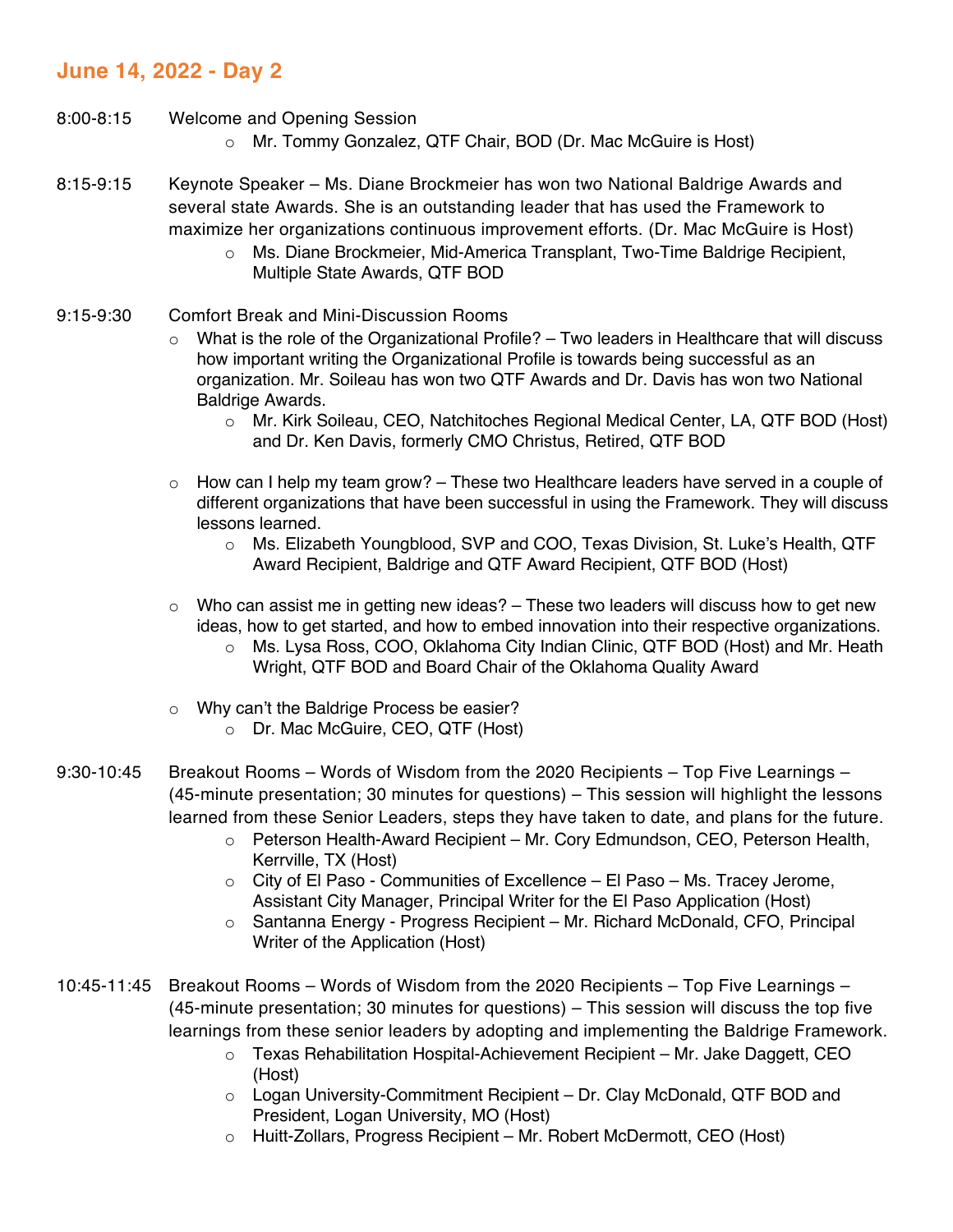# 11:45-12:45 Lunch Break

- 12:45 2:00 Breakout Rooms Words of Wisdom from Recipients Top Five Learnings (45-minute presentation; 30 minutes for questions) – This session will discuss the top five learnings from these senior leaders by adopting and implementing the Baldrige Framework.
	- o El Paso County Hospital District-2021 Achievement Recipient
		- o Mr. Jacob Cintron, President/CEO of the El Paso County Hospital District (EPCHD), QTF Achievement Recipient, QTF BOD (Host) and Mr. Jon Law, Principal Writer on the application
	- o St. Philip's College, 2019 Award and 2022 Achievement Recipient
		- o Dr. Adena Loston, President, QTF BOD (Host)
	- o West Community Credit Union-2021 Achievement Recipient
		- o Mr. Jason Peach, President/CEO of West Community Credit Union, QTF Achievement Recipient, QTF BOD Treasurer (Host)
- 2:00-2:15 Comfort Break and Mini-Discussion Rooms
	- o What did you fear about adopting Baldrige?
		- o Mr. Jim Parisi, CEO, St. Luke's Health The Woodlands Hospital, QTF BOD (Host)
	- o Who can help you sell Baldrige to your Leaders?
		- o Dr. Clay McDonald, President, Logan University, Dr. Lee Van Dusen, Principal Writer (Host)
	- o How do you help your people grow in the process?
		- o Ms. Diane Brockmeier, CEO, Mid-America Transplant, QTF BOD (Host) and Ms. Robyn Sunday-Allen, CEO, Oklahoma City Indian Clinic
	- o What are your plans for your organizational future?
		- o Ms. Anali Alanis, Assistant City Manager, City of Pharr, TX, Principal Writer, QTF BOD (Host)
- 2:15-3:30 Breakout Rooms Words of Wisdom from Recipients Top Five Learnings (45-minute presentation; 30 minutes for questions) – This session will discuss the top five learnings from these senior leaders by adopting and implementing the Baldrige Framework.
	- o Natchitoches Regional Medical Center, Two Time Award Recipient Mr. Kirk Soileau, CEO, QTF BOD (Host)
	- o City of Pharr, 2022 Award Recipient Ms. Anali Alanis, Assistant City Manager, QTF BOD (Host)
	- $\circ$  City of El Paso, Two Time Award Recipient –Ms. Tracey Jerome, Principal Writer, (Host)
- 3:30-4:00 Mini Discussion Rooms Lessons Learned Today (Dr. Mac McGuire is host)
	- $\circ$  Participants placed in rooms no more than 5 to a room
- 4:00 Session End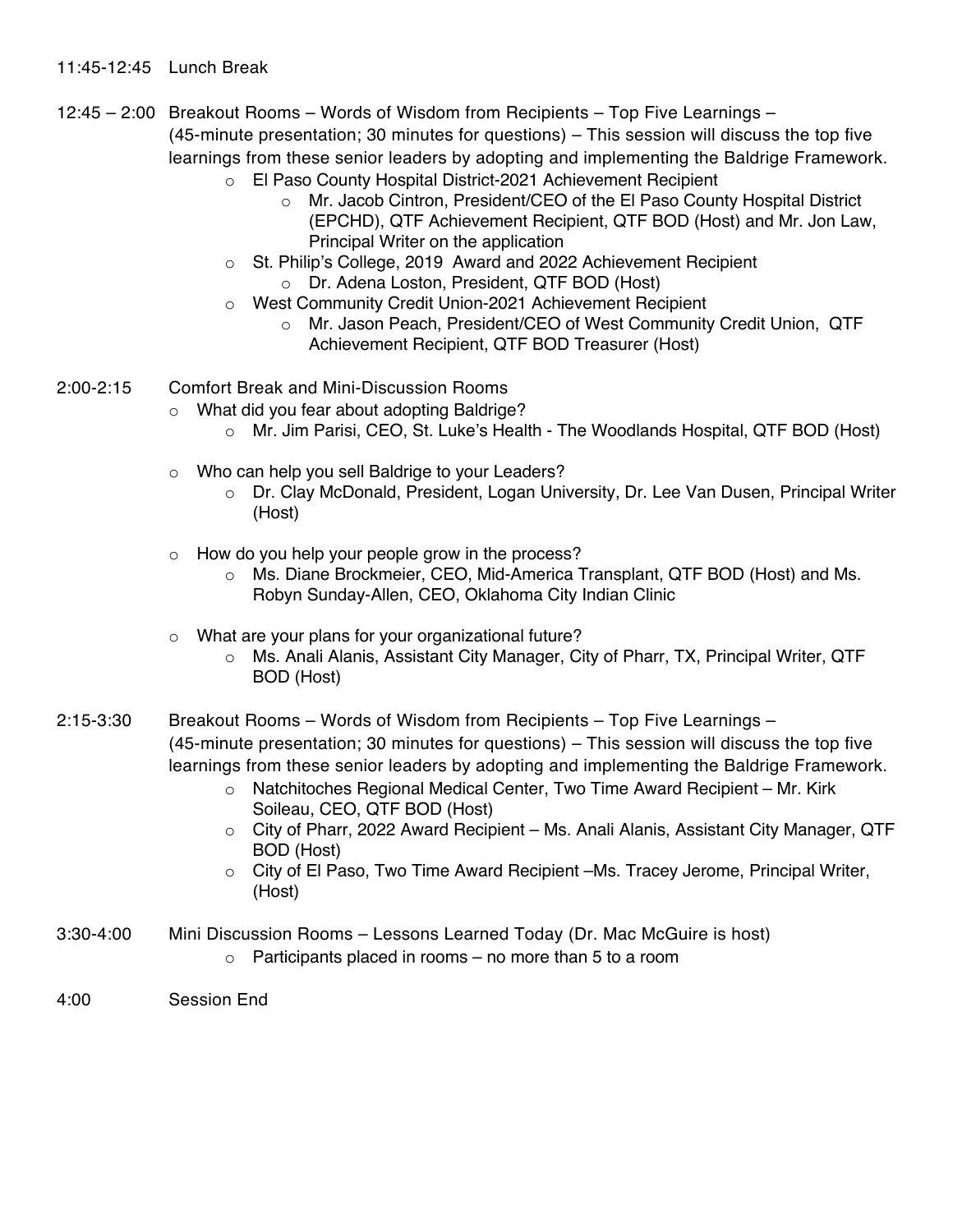# **June 15, 2022 - Day 3**

- 8:00-8:15 Welcome and Opening Session (Dr. Mac McGuire is Host)
	- o Mr. Kevin Lyons, Blue Sky, BOD Vice Chair, QTF Commitment Recipient
- 8:15-9:15 Keynote Speaker (Dr. Mac McGuire is Host)
	- o Mr. Tommy Gonzalez, City of El Paso Two-Time QTF Award Recipient & Baldrige Recipient with City of Irving – What has been the most important Lessons adopting/implementing the Baldrige Framework
- 9:15-9:30 Comfort Break and Mini-Discussion Rooms -How do we improve customer satisfaction?
	- $\circ$  Texas Rehabilitation Hospital-Ft. Worth-Achievement Recipient Mr. Jake Daggett, CEO (Host)
	- $\circ$  St. Philip's College, 2019 Award and 2022 Achievement Recipient Dr. Adena Loston, President (Host)
	- o City of Pharr, 2022 Award Recipient Chief Andy Harvey, City Manager and Ms. Anali Analis, Assistant City Manager, QTF BOD (Host)
	- o Personal Strategic Planning Dr. Mac McGuire, CEO, QTF (Host)
- 9:30-10:45 Breakout Rooms Words of Wisdom from Recipients Top Five Learnings (45-minute presentation; 30 minutes for questions)
	- $\circ$  St. Luke's Health The Woodlands Hospital-2022 Achievement Recipient Mr. Jim Parisi, CEO (Host)
	- o El Paso County Commitment Recipient County Judge Mr. Richardo Samaniego' Betsy Keller and Dr. Lizely Madrigal, Principal Writer of the Application (Host)
	- o Missouri Department of Conservation, 2022 Commitment Recipient Ms. Kendra Witthaus, Principal Writer of the Application
	- $\circ$  Oklahoma City Indian Clinic-2022 Achievement Recipient Ms. Robyn Sunday-Allen, CEO (Host) and Ms. Lysa Ross, COO, QTF BOD
- 10:45-12:00 Breakout Rooms Words of Wisdom from Recipients Top Five Learnings (45-minute presentation; 30 minutes for questions) – This session will discuss the top five learnings from these senior leaders by adopting and implementing the Baldrige Framework.
	- o Wise Health, 2022 Progress Recipient, Mr. Matt Runnels, Principal Writer of the Application (Host)
	- o Logan University-Division of Academic Affairs (MO), 2022 Engagement Recipient Dr. Clay McDonald, President and QTF BOD (Host)
	- o Williamson County EMS- Engagement Recipient Chief Chris Connealy (Host)
	- o Williamson County NFPs-2022 Pioneer Recipient Mr. Hugh Brown, Board Chair (Host)
- 12:00-1:00 Lunch Break
- 1:00-2:00 Breakout Rooms Top 3 Best Practices from Award Level Recipients This session will discuss the top 3 best practices developed through usage of the Baldrige Framework.
	- o Natchitoches Regional Medical Center, Two Time Award Recipient
		- o Mr. Kirk Soileau, CEO, QTF BOD (Host)